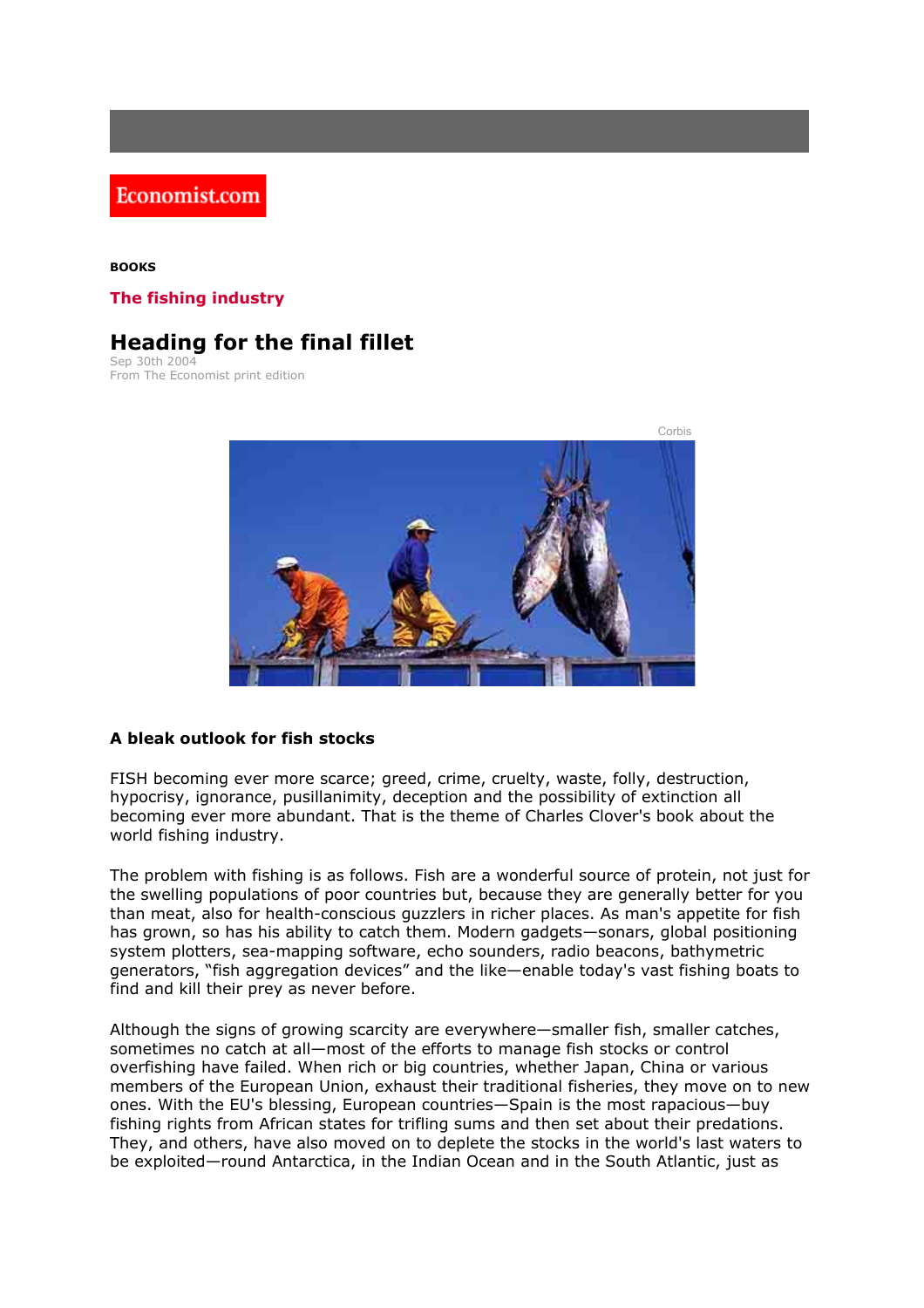they have fished out the stocks in the North Sea, the Mediterranean and the Grand Banks off Canada.

As they exhaust the big fish, they may have to go after smaller and uglier specimens that they used to throw back. They may also have to change the off-putting names of the creatures of the deep to make them more palatable: the Patagonian toothfish shows up on fancy menus as Chilean sea bass. But demand grows and grows, and with it the plunder of the seas.

Though some kinds of fish, such as prawns and salmon, can now be farmed, industrial fishing is still largely a matter of hunting, or, to use Mr Clover's term, mining. "Mining" is apt because commercial fishermen are now hauling fish out much faster than they can be replenished. Everywhere the outlook is bleak. In many places, certain species may never recover.

Umpteen international agencies busy themselves with monitoring, suggesting and complaining, but to little avail. Politicians in rich countries yield spinelessly to the shortterm interests of fishermen, who can still tweak the sympathies of other voters in a way that even farmers cannot. And consumers are resolutely uninterested. They may mind about dolphins, or the albatrosses which get snared by the 125km (80-mile) lines sometimes used to catch tuna. Yet the victims of "friendly" practices include many more creatures: whales, turtles, sharks, rainbow runners, dolphin fish, triggerfish, wahoo, billfish, mobula, manta rays, mackerel, barracuda and so on. This "by-catch" is generally flung back into the sea.

The waste is appalling: as much as 85% of the take of Spanish prawn fishermen may be by-catch. The cruelty is equally vile: sea lions and porpoises drowned in nets, dolphins thrown back into the sea with beaks broken and hunks of flesh hacked from their sides, tuna gaffed bloodily, huge manta rays left to gasp their last on deck. The damage is not done only to animals (yes, fish are animals, though self-styled animal-lovers seem far more concerned about foxes, at least in Britain). Trawlers and dredgers wreak destruction across the seabed, crushing entire ecosystems of corals, algae and crustaceans as they go. And, thanks to subsidies and absurdities such as the EU's common fisheries policy, the taxpayer helps to finance this rape.

All this is laid out—like fish on a slab—in Mr Clover's excellent book. Little escapes him as he travels from Tokyo's fish market to Vigo in Spain, from marine reserves in New Zealand to the coast of Mauritania, from Newfoundland to Brussels. He exposes the follies of fishermen, politicians and celebrity chefs, and he ponders the central problem the age-old "tragedy of the commons", whereby anyone with access to a common resource has an interest in over-exploiting it.

What can be done? In time, farming may help, though most farmed fish must be fed with other fish that have been taken from the sea: sometimes 20 tonnes of dead fish, ground up, is needed for one tonne of live. Tuna farming has proved hugely popular, though it is really fattening: the fish are caught in nets and reared in cages. Moreover, says Mr Clover, it has led to wildly unsustainable catches and, in the eastern Atlantic and the Mediterranean, the collapse of the system for gathering catch information and imposing limits.

To make matters worse, most of the problems of pollution and cruelty associated with farming have yet to be overcome. Salmon—which in the wild swim freely across oceans are condemned to live lice-ridden and crammed into cages. In Ireland this has brought disease and destruction to local stocks of wild sea trout. Escaped farm fish risk playing genetic havoc with local salmon.